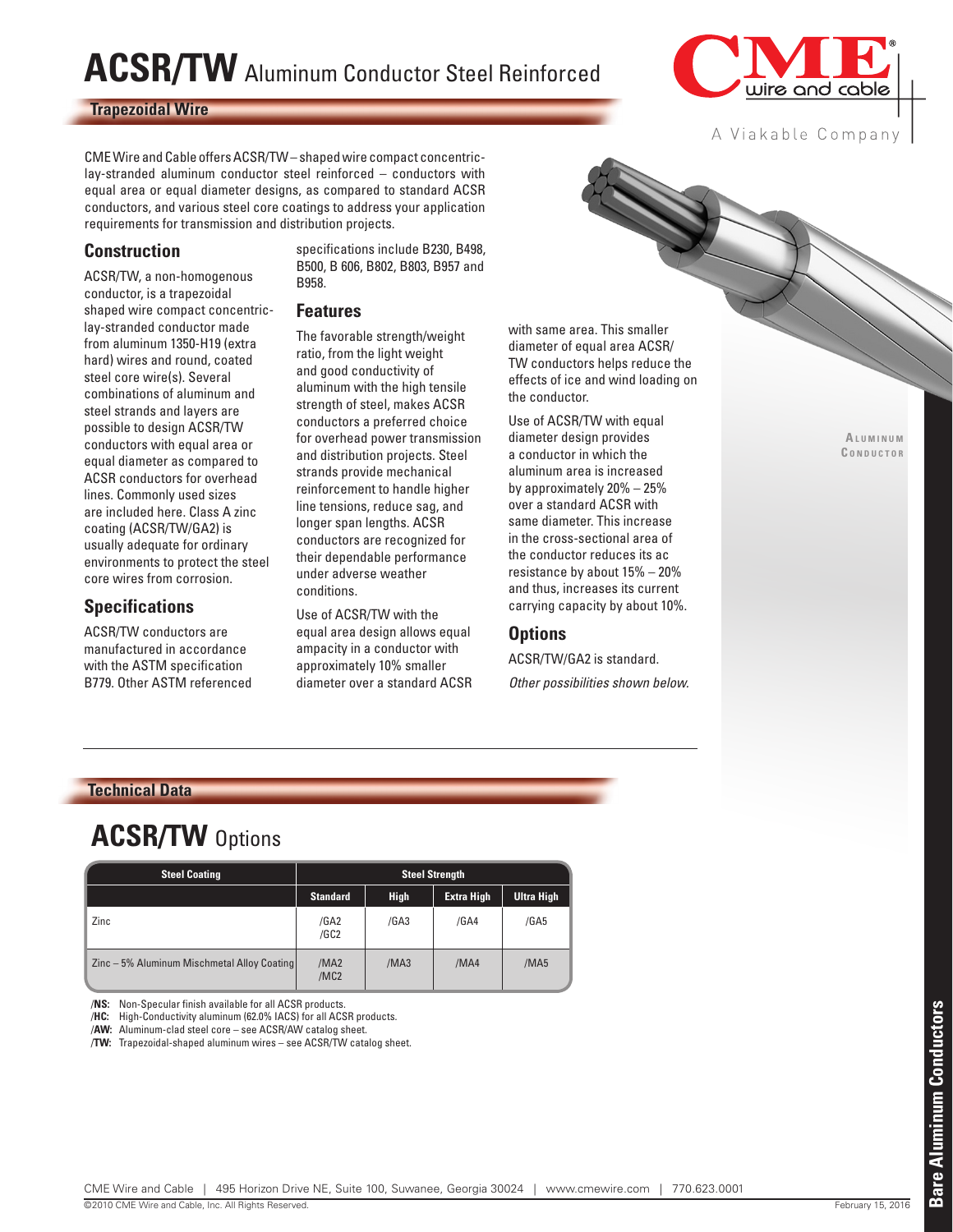

# **ACSR/TW**

|                     |                  |                 | <b>Stranding</b> |                 |                 | <b>Nominal Overall Diameter</b> | <b>Cross Section</b> |             |                 |              |                 |
|---------------------|------------------|-----------------|------------------|-----------------|-----------------|---------------------------------|----------------------|-------------|-----------------|--------------|-----------------|
|                     | <b>Size</b>      |                 |                  | <b>Aluminum</b> |                 | <b>Steel</b>                    | <b>Steel</b>         |             |                 |              | Rated           |
| Code                | <b>AWG</b><br>or |                 | No. Al           | No. Al          | No. of          | <b>Diameter</b>                 | <b>CDR</b>           | <b>Core</b> | <b>AI</b>       | <b>Total</b> | <b>Strength</b> |
| Word                | kcmil            | <b>Type</b>     | <b>Wires</b>     | <b>Layers</b>   | <b>Wires</b>    | in.                             |                      | in.         | in <sup>2</sup> |              | kip             |
| Flicker/ACSR/TW     | 477.0            | 13              | 18               | $\overline{2}$  | $\overline{7}$  | 0.0940                          | 0.78                 | 0.2820      | 0.3748          | 0.4234       | 17.2            |
| Hawk/ACSR/TW        | 477.0            | 16              | 18               | $\overline{2}$  | $\overline{7}$  | 0.1053                          | 0.79                 | 0.3159      | 0.3745          | 0.4355       | 19.4            |
| Parakeet/ACSR/TW    | 556.5            | 13              | 18               | $\overline{2}$  | $\overline{7}$  | 0.1015                          | 0.84                 | 0.3045      | 0.4372          | 0.4938       | 20.0            |
| Dove/ACSR/TW        | 556.5            | 16              | 20               | $\overline{2}$  | $7\overline{ }$ | 0.1138                          | 0.85                 | 0.3414      | 0.4371          | 0.5083       | 22.6            |
| Rook/ACSR/TW        | 636.0            | 13              | 18               | $\overline{2}$  | $\overline{7}$  | 0.1085                          | 0.89                 | 0.3255      | 0.4994          | 0.5641       | 22.9            |
| Grosbeak/ACSR/TW    | 636.0            | 16              | 20               | $\overline{2}$  | $\overline{7}$  | 0.1216                          | 0.91                 | 0.3648      | 0.4996          | 0.5809       | 25.4            |
| Tern/ACSR/TW        | 795.0            | $\overline{7}$  | 17               | $\overline{2}$  | 7               | 0.0888                          | 0.96                 | 0.2664      | 0.6247          | 0.6680       | 21.9            |
| Puffin/ACSR/TW      | 795.0            | 11              | 21               | $\overline{2}$  | $7\phantom{.0}$ | 0.1108                          | 0.98                 | 0.3324      | 0.6241          | 0.6916       | 26.2            |
| Condor/ACSR/TW      | 795.0            | 13              | 21               | $\overline{2}$  | $\overline{7}$  | 0.1213                          | 0.99                 | 0.3639      | 0.6242          | 0.7051       | 28.2            |
| Drake/ACSR/TW       | 795.0            | 16              | 20               | $\overline{2}$  | $\overline{7}$  | 0.1360                          | 1.01                 | 0.4080      | 0.6242          | 0.7259       | 31.8            |
| Phoenix/ACSR/TW     | 954.0            | 5               | 30               | 3               | $\overline{7}$  | 0.0837                          | 1.04                 | 0.2511      | 0.7497          | 0.7882       | 23.8            |
| Rail/ACSR/TW        | 954.0            | $7\overline{ }$ | 32               | 3               | $\overline{7}$  | 0.0971                          | 1.06                 | 0.2913      | 0.7493          | 0.8011       | 25.9            |
| Cardinal/ACSR/TW    | 954.0            | 13              | 21               | $\overline{2}$  | $\overline{7}$  | 0.1329                          | 1.08                 | 0.3987      | 0.7492          | 0.8463       | 33.5            |
| Snowbird/ACSR/TW    | 1033.5           | $5\phantom{.0}$ | 30               | 3               | $\overline{7}$  | 0.0871                          | 1.09                 | 0.2613      | 0.8115          | 0.8532       | 25.7            |
| Ortolan/ACSR/TW     | 1033.5           | $\overline{7}$  | 33               | 3               | $\overline{7}$  | 0.1010                          | 1.10                 | 0.3030      | 0.8112          | 0.8673       | 28.1            |
| Curlew/ACSR/TW      | 1033.5           | 13              | 21               | $\overline{2}$  | $\overline{7}$  | 0.1383                          | 1.13                 | 0.4149      | 0.8118          | 0.9170       | 36.3            |
| Avocet/ACSR/TW      | 1113.0           | 5               | 30               | 3               | $\overline{7}$  | 0.0904                          | 1.13                 | 0.2712      | 0.8737          | 0.9186       | 27.5            |
| Bluejay/ACSR/TW     | 1113.0           | $\overline{7}$  | 33               | 3               | $\overline{7}$  | 0.1049                          | 1.14                 | 0.3147      | 0.8746          | 0.9351       | 30.3            |
| Finch/ACSR/TW       | 1113.0           | 13              | 39               | 3               | 19              | 0.0862                          | 1.18                 | 0.4310      | 0.8737          | 0.9845       | 39.1            |
| Oxbird/ACSR/TW      | 1192.5           | $5\phantom{.0}$ | 30               | $\mathbf{3}$    | $\overline{7}$  | 0.0936                          | 1.17                 | 0.2808      | 0.9361          | 0.9843       | 29.4            |
| Bunting/ACSR/TW     | 1192.5           | $\overline{7}$  | 33               | 3               | $\overline{7}$  | 0.1086                          | 1.18                 | 0.3258      | 0.9368          | 1.0016       | 32.4            |
| Grackle/ACSR/TW     | 1192.5           | 13              | 39               | $\mathbf{3}$    | 19              | 0.0892                          | 1.22                 | 0.4460      | 0.9369          | 1.0556       | 41.9            |
| Scissortail/ACSR/TW | 1272.0           | 5               | 30               | 3               | $\overline{7}$  | 0.0967                          | 1.20                 | 0.2901      | 0.9994          | 1.0508       | 31.4            |
| Bittern/ACSR/TW     | 1272.0           | $\overline{7}$  | 33               | $\overline{3}$  | $\overline{7}$  | 0.1121                          | 1.22                 | 0.3363      | 0.9994          | 1.0685       | 34.6            |
| Pheasant/ACSR/TW    | 1272.0           | 13              | 39               | 3               | 19              | 0.0921                          | 1.26                 | 0.4605      | 0.9987          | 1.1252       | 44.1            |
| Dipper/ACSR/TW      | 1351.5           | $7\overline{ }$ | 33               | 3               | $\overline{7}$  | 0.1155                          | 1.25                 | 0.3465      | 1.0616          | 1.1350       | 36.7            |
| Martin/ACSR/TW      | 1351.5           | 13              | 39               | 3               | 19              | 0.0949                          | 1.30                 | 0.4745      | 1.0610          | 1.1954       | 46.8            |
| Bobolink/ACSR/TW    | 1431.0           | $7\overline{ }$ | 33               | 3               | $7\overline{ }$ | 0.1189                          | 1.29                 | 0.3567      | 1.1243          | 1.2020       | 38.9            |
| Plover/ACSR/TW      | 1431.0           | 13              | 39               | 3               | 19              | 0.0977                          | 1.33                 | 0.4885      | 1.1242          | 1.2666       | 49.6            |
| Lapwing/ACSR/TW     | 1590.0           | $7\overline{ }$ | 36               | $\mathbf{3}$    | $\overline{7}$  | 0.1253                          | 1.36                 | 0.3759      | 1.2488          | 1.3351       | 42.2            |
| Falcon/ACSR/TW      | 1590.0           | 13              | 39               | 3               | 19              | 0.1030                          | 1.40                 | 0.5150      | 1.2483          | 1.4066       | 55.1            |
| Chukar/ACSR/TW      | 1780.0           | $\bf 8$         | 38               | $\mathbf{3}$    | 19              | 0.0874                          | 1.45                 | 0.4370      | 1.3982          | 1.5122       | 50.7            |
| Bluebird/ACSR/TW*   | 2156.0           | 8               | 64               | 4               | 19              | 0.0961                          | 1.61                 | 0.4805      | 1.6934          | 1.8312       | 61.1            |

1. Code words shown are for standard ACSR/GA2 conductor. See the options for other applicable code word modifiers.

2. Rated strengths shown are applicable for ACSR/GA2 and ACSR/MA2 cores.

3. Direct current resistance is based on 61.2% IACS for 1350 wires and 8% IACS for the steel core at 20 °C.

4. Consult IEEE 738: Standard for Calculating the Current-Temperature of Bare Overhead Conductors or contact CME Wire and Cable for assistance.

5. The above data are an estimate based on given criteria and subject to normal manufacturing tolerances.<br>\* Contact CME to review availability.

Contact CME to review availability.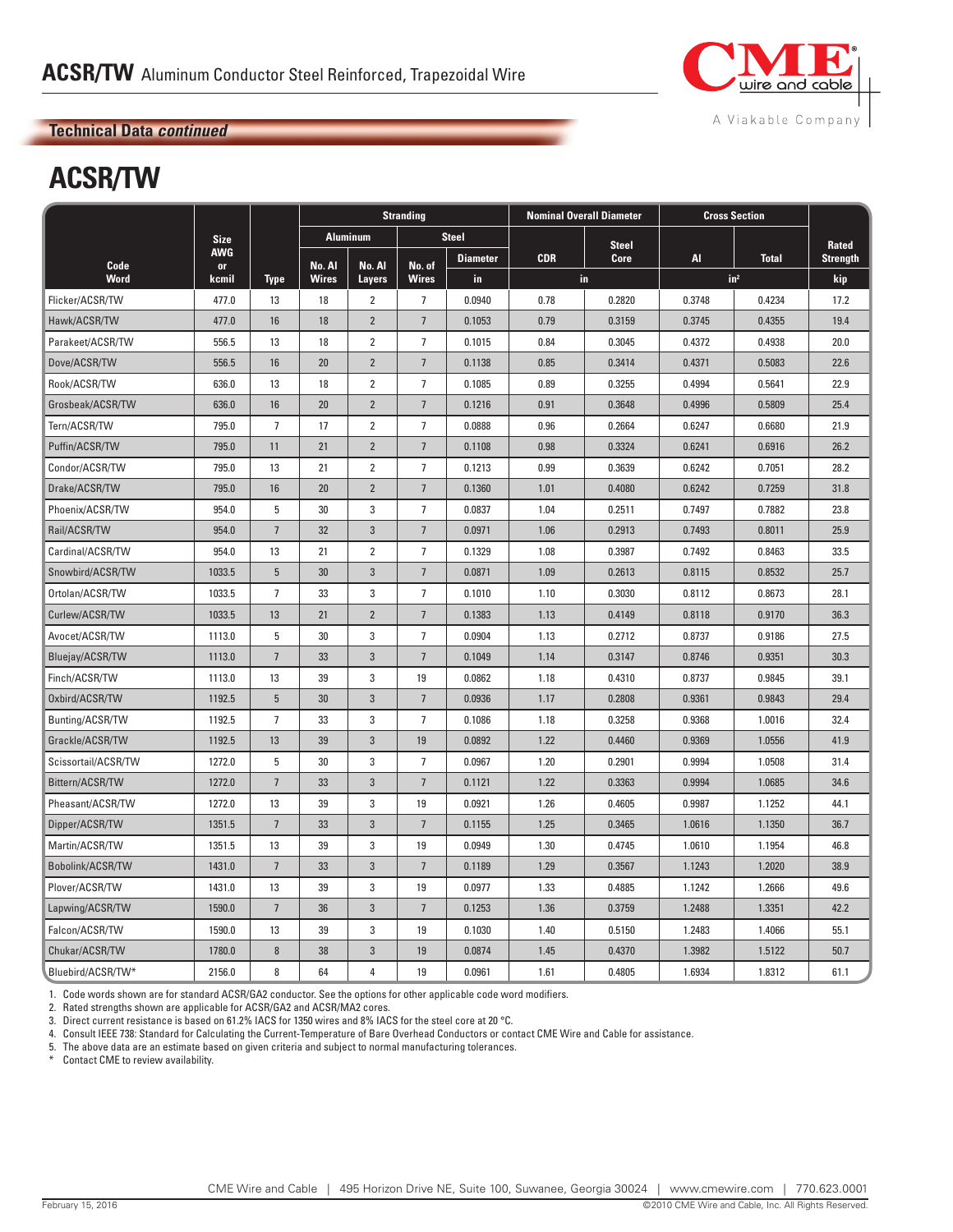

## **ACSR/TW**

|                     | <b>Size</b><br><b>AWG</b> | <b>Type</b>     | <b>Mass</b> |                              |      | <b>Percent of Total Mass</b> |              | <b>Resistance</b>  |               |            |        | <b>Reactance</b>  |               |
|---------------------|---------------------------|-----------------|-------------|------------------------------|------|------------------------------|--------------|--------------------|---------------|------------|--------|-------------------|---------------|
| Code                |                           |                 | AI          | <b>Steel</b><br><b>Total</b> |      | <b>AI</b>                    |              | $ac - 60 Hz$<br>dc |               | <b>GMR</b> |        | <b>Inductive</b>  |               |
| <b>Word</b>         | <b>or</b><br>kcmil        |                 |             |                              |      |                              | <b>Steel</b> | 20 °C              | 25 °C         | 75 °C      |        | <b>Capacitive</b> |               |
|                     |                           |                 |             | lb/kFt                       |      |                              |              |                    | $\Omega$ /kft |            | ft     | $M\Omega/kft$     | $\Omega$ /kft |
| Flicker/ACSR/TW     | 477.0                     | 13              | 448         | 164                          | 612  | 73.14                        | 26.86        | 0.0357             | 0.0366        | 0.0437     | 0.0259 | 0.5375            | 0.0839        |
| Hawk/ACSR/TW        | 477.0                     | 16              | 448         | 206                          | 655  | 68.47                        | 31.53        | 0.0356             | 0.0364        | 0.0436     | 0.0266 | 0.5349            | 0.0834        |
| Parakeet/ACSR/TW    | 556.5                     | 13              | 522         | 192                          | 714  | 73.15                        | 26.85        | 0.0306             | 0.0314        | 0.0375     | 0.0279 | 0.5259            | 0.0822        |
| Dove/ACSR/TW        | 556.5                     | 16              | 523         | 241                          | 764  | 68.45                        | 31.55        | 0.0305             | 0.0313        | 0.0374     | 0.0287 | 0.5232            | 0.0816        |
| Rook/ACSR/TW        | 636.0                     | 13              | 597         | 219                          | 816  | 73.15                        | 26.85        | 0.0268             | 0.0275        | 0.0329     | 0.0298 | 0.5159            | 0.0808        |
| Grosbeak/ACSR/TW    | 636.0                     | 16              | 598         | 275                          | 873  | 68.47                        | 31.53        | 0.0267             | 0.0274        | 0.0328     | 0.0307 | 0.5129            | 0.0801        |
| Tern/ACSR/TW        | 795.0                     | $\overline{7}$  | 745         | 147                          | 892  | 83.54                        | 16.46        | 0.0215             | 0.0223        | 0.0266     | 0.0315 | 0.5042            | 0.0795        |
| Puffin/ACSR/TW      | 795.0                     | 11              | 746         | 229                          | 974  | 76.55                        | 23.45        | 0.0215             | 0.0222        | 0.0265     | 0.0327 | 0.5009            | 0.0786        |
| Condor/ACSR/TW      | 795.0                     | 13              | 746         | 274                          | 1020 | 73.15                        | 26.85        | 0.0214             | 0.0221        | 0.0264     | 0.0333 | 0.4987            | 0.0782        |
| Drake/ACSR/TW       | 795.0                     | 16              | 747         | 344                          | 1091 | 68.45                        | 31.55        | 0.0213             | 0.0220        | 0.0263     | 0.0342 | 0.4962            | 0.0776        |
| Phoenix/ACSR/TW     | 954.0                     | 5               | 898         | 130                          | 1028 | 87.32                        | 12.68        | 0.0181             | 0.0189        | 0.0226     | 0.0343 | 0.4910            | 0.0775        |
| Rail/ACSR/TW        | 954.0                     | $\overline{7}$  | 899         | 175                          | 1074 | 83.66                        | 16.34        | 0.0180             | 0.0188        | 0.0225     | 0.0350 | 0.4889            | 0.0771        |
| Cardinal/ACSR/TW    | 954.0                     | 13              | 895         | 329                          | 1224 | 73.15                        | 26.85        | 0.0178             | 0.0185        | 0.0221     | 0.0364 | 0.4851            | 0.0762        |
| Snowbird/ACSR/TW    | 1033.5                    | 5               | 972         | 141                          | 1114 | 87.32                        | 12.68        | 0.0167             | 0.0175        | 0.0209     | 0.0357 | 0.4844            | 0.0766        |
| Ortolan/ACSR/TW     | 1033.5                    | $\overline{7}$  | 973         | 190                          | 1163 | 83.68                        | 16.32        | 0.0167             | 0.0174        | 0.0208     | 0.0364 | 0.4827            | 0.0762        |
| Curlew/ACSR/TW      | 1033.5                    | 13              | 970         | 356                          | 1326 | 73.15                        | 26.85        | 0.0165             | 0.0171        | 0.0204     | 0.0379 | 0.4787            | 0.0752        |
| Avocet/ACSR/TW      | 1113.0                    | 5               | 1047        | 152                          | 1199 | 87.32                        | 12.68        | 0.0155             | 0.0163        | 0.0195     | 0.0370 | 0.4790            | 0.0758        |
| Bluejay/ACSR/TW     | 1113.0                    | $\overline{7}$  | 1048        | 205                          | 1253 | 83.66                        | 16.34        | 0.0155             | 0.0162        | 0.0194     | 0.0377 | 0.4772            | 0.0753        |
| Finch/ACSR/TW       | 1113.0                    | 13              | 1051        | 376                          | 1427 | 73.64                        | 26.36        | 0.0154             | 0.0161        | 0.0196     | 0.0399 | 0.4716            | 0.0740        |
| Oxbird/ACSR/TW      | 1192.5                    | $5\phantom{.0}$ | 1122        | 163                          | 1285 | 87.31                        | 12.69        | 0.0145             | 0.0153        | 0.0182     | 0.0382 | 0.4738            | 0.0750        |
| Bunting/ACSR/TW     | 1192.5                    | $\overline{7}$  | 1123        | 220                          | 1343 | 83.65                        | 16.35        | 0.0144             | 0.0152        | 0.0182     | 0.0390 | 0.4720            | 0.0746        |
| Grackle/ACSR/TW     | 1192.5                    | 13              | 1126        | 403                          | 1529 | 73.65                        | 26.35        | 0.0144             | 0.0150        | 0.0183     | 0.0412 | 0.4665            | 0.0733        |
| Scissortail/ACSR/TW | 1272.0                    | 5               | 1197        | 174                          | 1371 | 87.30                        | 12.70        | 0.0136             | 0.0144        | 0.0171     | 0.0394 | 0.4690            | 0.0743        |
| Bittern/ACSR/TW     | 1272.0                    | $\overline{7}$  | 1198        | 234                          | 1432 | 83.67                        | 16.33        | 0.0135             | 0.0143        | 0.0171     | 0.0402 | 0.4672            | 0.0739        |
| Pheasant/ACSR/TW    | 1272.0                    | 13              | 1201        | 429                          | 1630 | 73.66                        | 26.34        | 0.0135             | 0.0142        | 0.0172     | 0.0424 | 0.4619            | 0.0726        |
| Dipper/ACSR/TW      | 1351.5                    | $7\overline{ }$ | 1273        | 248                          | 1521 | 83.68                        | 16.32        | 0.0127             | 0.0136        | 0.0161     | 0.0414 | 0.4626            | 0.0732        |
| Martin/ACSR/TW      | 1351.5                    | 13              | 1276        | 456                          | 1732 | 73.68                        | 26.32        | 0.0127             | 0.0134        | 0.0163     | 0.0437 | 0.4572            | 0.0719        |
| Bobolink/ACSR/TW    | 1431.0                    | $\overline{7}$  | 1348        | 263                          | 1611 | 83.67                        | 16.33        | 0.0120             | 0.0129        | 0.0153     | 0.0427 | 0.4578            | 0.0725        |
| Plover/ACSR/TW      | 1431.0                    | 13              | 1351        | 483                          | 1834 | 73.66                        | 26.34        | 0.0120             | 0.0127        | 0.0154     | 0.0450 | 0.4527            | 0.0713        |
| Lapwing/ACSR/TW     | 1590.0                    | $7\overline{ }$ | 1498        | 292                          | 1790 | 83.67                        | 16.33        | 0.0108             | 0.0117        | 0.0139     | 0.0450 | 0.4495            | 0.0712        |
| Falcon/ACSR/TW      | 1590.0                    | 13              | 1501        | 537                          | 2038 | 73.65                        | 26.35        | 0.0108             | 0.0115        | 0.0139     | 0.0473 | 0.4448            | 0.0701        |
| Chukar/ACSR/TW      | 1780.0                    | 8               | 1674        | 387                          | 2061 | 81.24                        | 18.76        | 0.0096             | 0.0105        | 0.0127     | 0.0482 | 0.4398            | 0.0697        |
| Bluebird/ACSR/TW*   | 2156.0                    | 8               | 2045        | 467                          | 2512 | 81.39                        | 18.61        | 0.0080             | 0.0090        | 0.0105     | 0.0538 | 0.4229            | 0.0672        |

1. Code words shown are for standard ACSR/GA2 conductor. See the options for other applicable code word modifiers.

2. Rated strengths shown are applicable for ACSR/GA2 and ACSR/MA2 cores.

3. Direct current resistance is based on 61.2% IACS for 1350 wires and 8% IACS for the steel core at 20 °C.

4. Consult IEEE 738: Standard for Calculating the Current-Temperature of Bare Overhead Conductors or contact CME Wire and Cable for assistance.

5. The above data are an estimate based on given criteria and subject to normal manufacturing tolerances.

\* Contact CME to review availability.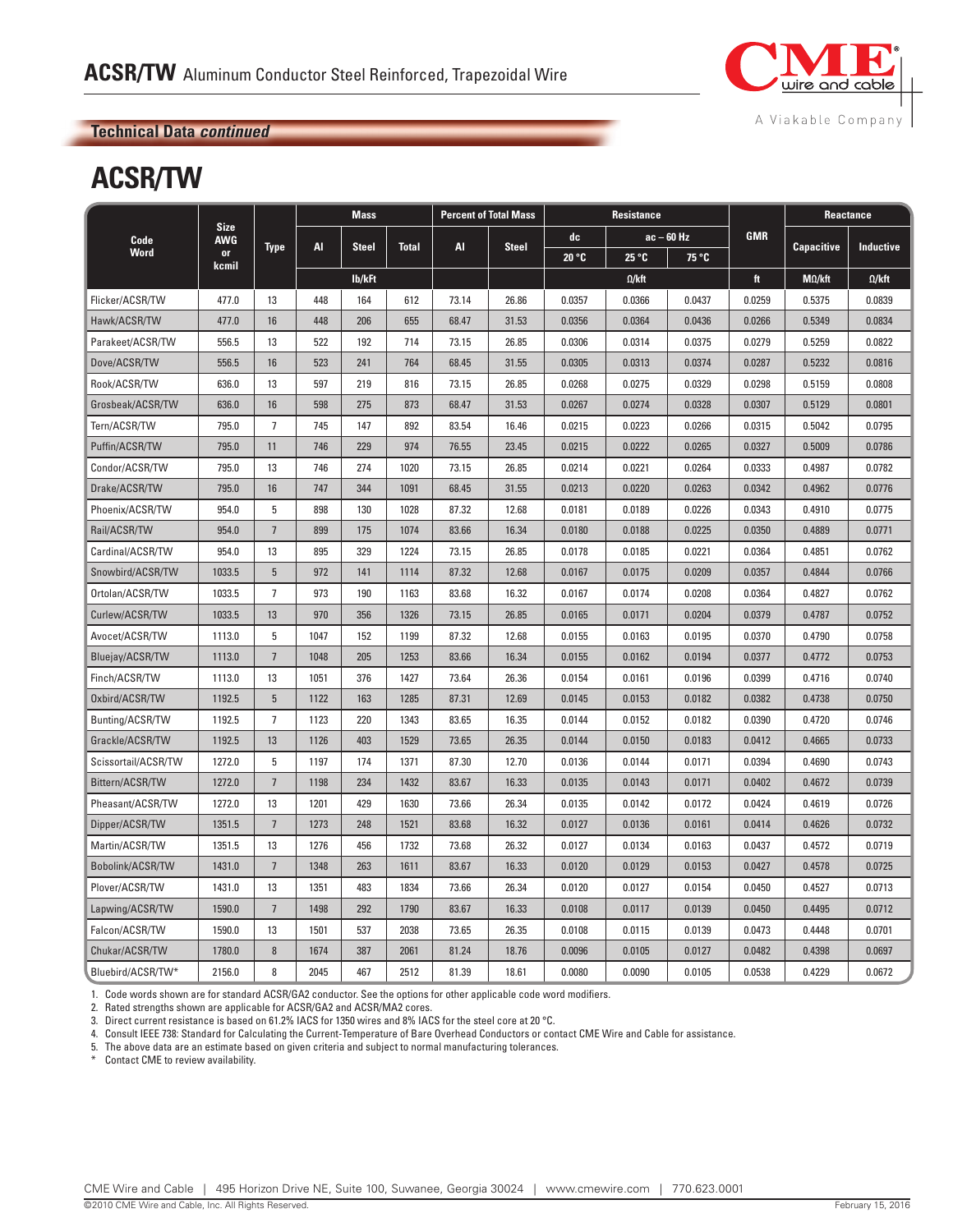

# **ACSR/TW**

|                    |                  |                 | <b>Stranding</b> |                 |                | <b>Nominal Overall Diameter</b> | <b>Cross Section</b> |              |        |                 |                 |
|--------------------|------------------|-----------------|------------------|-----------------|----------------|---------------------------------|----------------------|--------------|--------|-----------------|-----------------|
|                    | <b>Size</b>      |                 |                  | <b>Aluminum</b> |                | <b>Steel</b>                    |                      | <b>Steel</b> |        |                 | Rated           |
| Code               | <b>AWG</b><br>or |                 | No. Al           | No. Al          | No. of         | <b>Diameter</b>                 | <b>CDR</b>           | Core         | AI.    | <b>Total</b>    | <b>Strength</b> |
| <b>Word</b>        | kcmil            | <b>Type</b>     | <b>Wires</b>     | Layers          | <b>Wires</b>   | in                              |                      | in.          |        | in <sup>2</sup> | kip             |
| Mohawk/ACSR/TW     | 571.7            | 13              | 18               | $\overline{2}$  | $\overline{7}$ | 0.1030                          | 0.846                | 0.3090       | 0.4489 | 0.5072          | 20.6            |
| Calumet/ACSR/TW    | 565.3            | 16              | 20               | $\overline{2}$  | $\overline{7}$ | 0.1146                          | 0.858                | 0.3438       | 0.4438 | 0.5161          | 22.9            |
| Mystic/ACSR/TW     | 666.6            | 13              | 20               | $\overline{2}$  | $\overline{7}$ | 0.1111                          | 0.913                | 0.3333       | 0.5236 | 0.5915          | 24.0            |
| Oswego/ACSR/TW     | 664.8            | 16              | 20               | $\overline{2}$  | $\overline{7}$ | 0.1244                          | 0.927                | 0.3732       | 0.5222 | 0.6073          | 26.6            |
| Maumee/ACSR/TW     | 768.2            | 13              | 20               | $\overline{2}$  | $\overline{7}$ | 0.1195                          | 0.977                | 0.3585       | 0.6032 | 0.6817          | 27.7            |
| Wabash/ACSR/TW     | 762.8            | 16              | 20               | $\overline{2}$  | $\overline{7}$ | 0.1331                          | 0.990                | 0.3993       | 0.5989 | 0.6963          | 30.5            |
| Kettle/ACSR/TW     | 957.2            | $\overline{7}$  | 32               | 3               | $\overline{7}$ | 0.0973                          | 1.060                | 0.2919       | 0.7518 | 0.8038          | 26.0            |
| Suwannee/ACSR/TW   | 959.6            | 16              | 22               | $\overline{2}$  | $\overline{7}$ | 0.1493                          | 1.108                | 0.4479       | 0.7539 | 0.8764          | 37.2            |
| Cheyenne/ACSR/TW   | 1168.1           | 5               | 30               | 3               | $\overline{7}$ | 0.0926                          | 1.155                | 0.2778       | 0.9170 | 0.9642          | 28.8            |
| Genesee/ACSR/TW    | 1158.0           | $\overline{7}$  | 33               | 3               | $\overline{7}$ | 0.1078                          | 1.165                | 0.3234       | 0.9094 | 0.9732          | 31.7            |
| Hudson/ACSR/TW     | 1158.4           | 13              | 26               | $\overline{2}$  | $\overline{7}$ | 0.1467                          | 1.196                | 0.4401       | 0.9096 | 1.0279          | 39.6            |
| Catawba/ACSR/TW    | 1272.0           | 5               | 30               | 3               | $\overline{7}$ | 0.0967                          | 1.203                | 0.2901       | 0.9993 | 1.0507          | 31.4            |
| Nelson/ACSR/TW     | 1257.1           | $\overline{7}$  | 35               | 3               | $\overline{7}$ | 0.1115                          | 1.213                | 0.3345       | 0.9875 | 1.0558          | 34.2            |
| Yukon/ACSR/TW      | 1233.6           | 13              | 38               | 3               | 19             | 0.0910                          | 1.250                | 0.4550       | 0.9685 | 1.0921          | 42.9            |
| Truckee/ACSR/TW    | 1372.5           | 5               | 30               | 3               | $\overline{7}$ | 0.1004                          | 1.248                | 0.3012       | 1.0783 | 1.1337          | 33.4            |
| Mackenzie/ACSR/TW  | 1359.7           | $7\overline{ }$ | 36               | 3               | $\overline{7}$ | 0.1159                          | 1.259                | 0.3477       | 1.0674 | 1.1413          | 36.9            |
| Thames/ACSR/TW     | 1334.6           | 13              | 39               | 3               | 19             | 0.0944                          | 1.290                | 0.4720       | 1.0479 | 1.1808          | 46.3            |
| St.Croix/ACSR/TW   | 1467.8           | 5               | 30               | 3               | $\overline{7}$ | 0.1041                          | 1.292                | 0.3123       | 1.1532 | 1.2127          | 35.8            |
| Miramichi/ACSR/TW  | 1455.3           | $\overline{7}$  | 36               | 3               | $\overline{7}$ | 0.1200                          | 1.299                | 0.3600       | 1.1427 | 1.2219          | 39.2            |
| Merrimack/ACSR/TW  | 1433.6           | 13              | 39               | 3               | 19             | 0.0978                          | 1.340                | 0.4890       | 1.1255 | 1.2682          | 49.7            |
| Platte/ACSR/TW     | 1569.0           | 5               | 33               | 3               | $\overline{7}$ | 0.1074                          | 1.334                | 0.3222       | 1.2328 | 1.2962          | 38.2            |
| Potomac/ACSR/TW    | 1557.4           | $7\overline{ }$ | 36               | 3               | $\overline{7}$ | 0.1241                          | 1.345                | 0.3723       | 1.2237 | 1.3084          | 41.9            |
| Rio Grande/ACSR/TW | 1533.3           | 13              | 39               | 3               | 19             | 0.1012                          | 1.379                | 0.5060       | 1.2046 | 1.3574          | 53.2            |
| Schuylkill/ACSR/TW | 1657.4           | $7\overline{ }$ | 36               | 3               | $\overline{7}$ | 0.1280                          | 1.386                | 0.3840       | 1.3012 | 1.3912          | 44.0            |
| Pecos/ACSR/TW      | 1622.0           | 13              | 39               | 3               | 19             | 0.1064                          | 1.424                | 0.5320       | 1.2736 | 1.4425          | 57.5            |
| Pee Dee/ACSR/TW    | 1758.6           | $7\overline{ }$ | 37               | 3               | $\overline{7}$ | 0.1319                          | 1.431                | 0.3957       | 1.3811 | 1.4768          | 47.0            |
| James/ACSR/TW      | 1730.6           | 13              | 39               | 3               | 19             | 0.1075                          | 1.470                | 0.5375       | 1.3598 | 1.5322          | 59.4            |
| Athabaska/ACSR/TW  | 1949.6           | $\overline{7}$  | 42               | 3               | $\overline{7}$ | 0.1392                          | 1.504                | 0.4176       | 1.5318 | 1.6384          | 51.9            |
| Cumberland/ACSR/TW | 1926.9           | 13              | 42               | 3               | 19             | 0.1133                          | 1.545                | 0.5665       | 1.5129 | 1.7044          | 66.0            |
| Santee/ACSR/TW*    | 2627.3           | 8               | 64               | $\overline{4}$  | 19             | 0.1062                          | 1.762                | 0.5310       | 2.0645 | 2.2328          | 74.5            |

1. Code words shown are for standard ACSR/GA2 conductor. See the options for other applicable code word modifiers.

2. Rated strengths shown are applicable for ACSR/GA2 and ACSR/MA2 cores.

3. Direct current resistance is based on 61.2% IACS for 1350 wires and 8% IACS for the steel core at 20 °C.

4. Consult IEEE 738: Standard for Calculating the Current-Temperature of Bare Overhead Conductors or contact CME Wire and Cable for assistance.

5. The above data are an estimate based on given criteria and subject to normal manufacturing tolerances.<br>\* Contact CME to review availability.

Contact CME to review availability.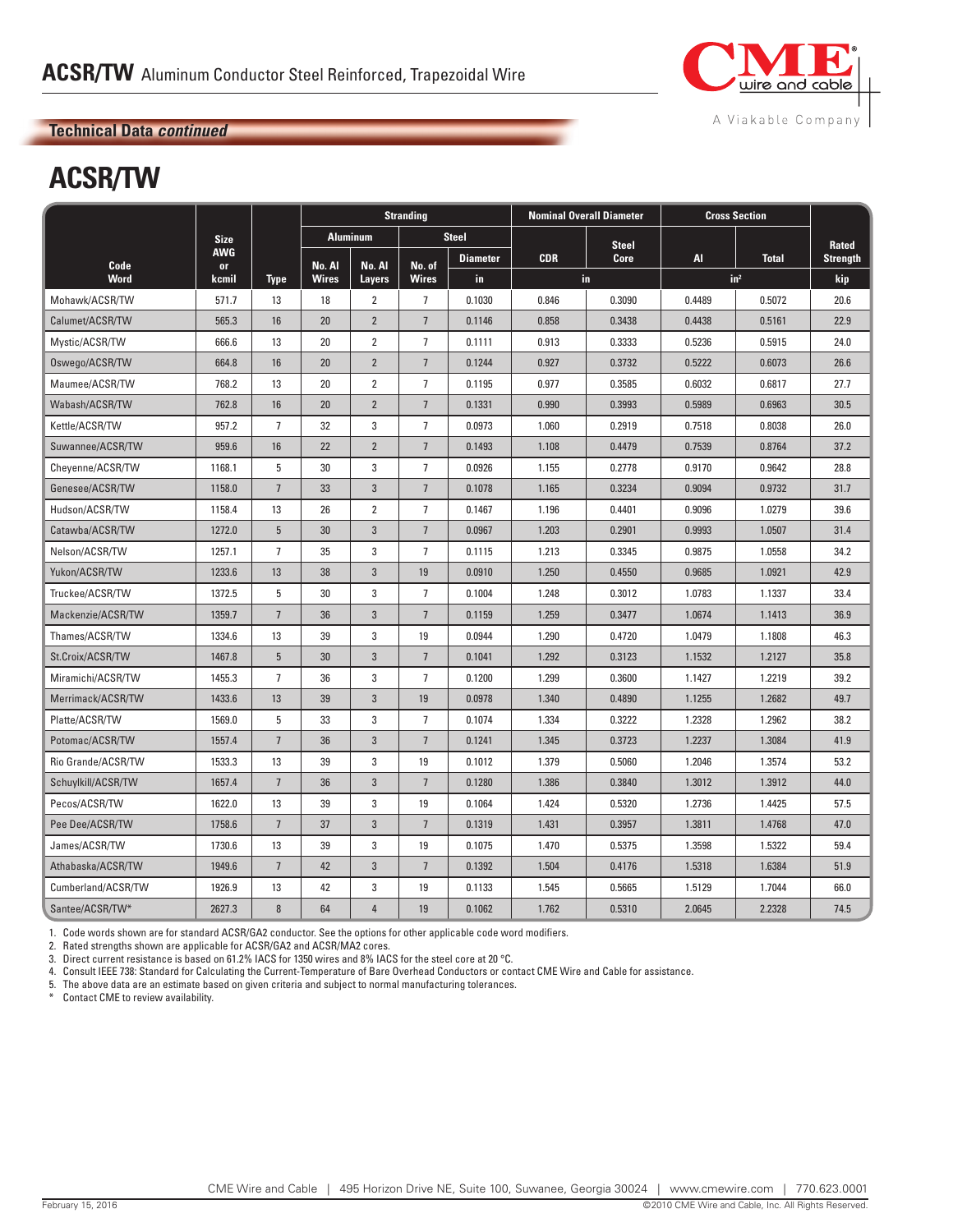

#### **Technical Data** *continued* **Technical Data** *continued*

## **ACSR/TW**

|                    |                  |                | <b>Mass</b> |              | <b>Percent of Total Mass</b> |       |              | Resistance   |               |            | Reactance  |                   |                  |
|--------------------|------------------|----------------|-------------|--------------|------------------------------|-------|--------------|--------------|---------------|------------|------------|-------------------|------------------|
|                    | <b>Size</b>      |                |             |              |                              |       |              | dc           |               | ac – 60 Hz |            |                   |                  |
| Code               | <b>AWG</b><br>or |                | Al          | <b>Steel</b> | <b>Total</b>                 | AI    | <b>Steel</b> | $20^\circ$ C | $25^\circ$ C  | 75° C      | <b>GMR</b> | <b>Capacitive</b> | <b>Inductive</b> |
| Word               | kcmil            | <b>Type</b>    |             | lb/kft       |                              |       |              |              | $\Omega$ /kft |            | ft         | $M\Omega/kft$     | $\Omega$ /kft    |
| Mohawk/ACSR/TW     | 571.7            | 13             | 537         | 197          | 734                          | 73.10 | 26.90        | 0.0298       | 0.0306        | 0.0365     | 0.0283     | 0.5239            | 0.0820           |
| Calumet/ACSR/TW    | 565.3            | 16             | 531         | 244          | 776                          | 68.48 | 31.52        | 0.0300       | 0.0308        | 0.0368     | 0.0290     | 0.5217            | 0.0814           |
| Mystic/ACSR/TW     | 666.6            | 13             | 626         | 230          | 855                          | 73.14 | 26.86        | 0.0255       | 0.0263        | 0.0314     | 0.0306     | 0.5120            | 0.0801           |
| Oswego/ACSR/TW     | 664.8            | 16             | 625         | 288          | 913                          | 68.44 | 31.56        | 0.0255       | 0.0262        | 0.0314     | 0.0313     | 0.5096            | 0.0796           |
| Maumee/ACSR/TW     | 768.2            | 13             | 721         | 266          | 987                          | 73.07 | 26.93        | 0.0222       | 0.0229        | 0.0273     | 0.0328     | 0.5014            | 0.0786           |
| Wabash/ACSR/TW     | 762.8            | 16             | 717         | 330          | 1046                         | 68.49 | 31.51        | 0.0222       | 0.0229        | 0.0274     | 0.0335     | 0.4993            | 0.0781           |
| Kettle/ACSR/TW     | 957.2            | $\overline{7}$ | 902         | 176          | 1078                         | 83.65 | 16.35        | 0.0180       | 0.0188        | 0.0224     | 0.0350     | 0.4886            | 0.0770           |
| Suwannee/ACSR/TW   | 959.6            | 16             | 902         | 415          | 1317                         | 68.49 | 31.51        | 0.0177       | 0.0183        | 0.0218     | 0.0376     | 0.4817            | 0.0754           |
| Cheyenne/ACSR/TW   | 1168.1           | 5              | 1099        | 160          | 1259                         | 87.32 | 12.68        | 0.0148       | 0.0156        | 0.0186     | 0.0379     | 0.4751            | 0.0752           |
| Genesee/ACSR/TW    | 1158.0           | $\overline{7}$ | 1091        | 216          | 1307                         | 83.45 | 16.55        | 0.0149       | 0.0156        | 0.0187     | 0.0385     | 0.4739            | 0.0748           |
| Hudson/ACSR/TW     | 1158.4           | 13             | 1087        | 401          | 1488                         | 73.08 | 26.92        | 0.0147       | 0.0154        | 0.0183     | 0.0402     | 0.4697            | 0.0738           |
| Catawba/ACSR/TW    | 1272.0           | 5              | 1197        | 174          | 1371                         | 87.30 | 12.70        | 0.0136       | 0.0144        | 0.0172     | 0.0395     | 0.4688            | 0.0743           |
| Nelson/ACSR/TW     | 1257.1           | $\overline{7}$ | 1184        | 231          | 1415                         | 83.65 | 16.35        | 0.0137       | 0.0145        | 0.0172     | 0.0402     | 0.4674            | 0.0739           |
| Yukon/ACSR/TW      | 1233.6           | 13             | 1165        | 419          | 1584                         | 73.53 | 26.47        | 0.0139       | 0.0146        | 0.0178     | 0.0422     | 0.4628            | 0.0728           |
| Truckee/ACSR/TW    | 1372.5           | 5              | 1291        | 188          | 1479                         | 87.32 | 12.68        | 0.0126       | 0.0134        | 0.0160     | 0.0409     | 0.4631            | 0.0734           |
| Mackenzie/ACSR/TW  | 1359.7           | $\overline{7}$ | 1281        | 250          | 1531                         | 83.67 | 16.33        | 0.0127       | 0.0135        | 0.0160     | 0.0417     | 0.4617            | 0.0730           |
| Thames/ACSR/TW     | 1334.6           | 13             | 1260        | 451          | 1711                         | 73.64 | 26.36        | 0.0128       | 0.0135        | 0.0165     | 0.0435     | 0.4579            | 0.0270           |
| St.Croix/ACSR/TW   | 1467.8           | 5              | 1381        | 202          | 1583                         | 87.26 | 12.74        | 0.0117       | 0.0126        | 0.0150     | 0.0424     | 0.4576            | 0.0726           |
| Miramichi/ACSR/TW  | 1455.3           | $\overline{7}$ | 1371        | 268          | 1639                         | 83.64 | 16.36        | 0.0118       | 0.0127        | 0.0150     | 0.0430     | 0.4568            | 0.0723           |
| Merrimack/ACSR/TW  | 1433.6           | 13             | 1354        | 484          | 1838                         | 73.65 | 26.35        | 0.0119       | 0.0127        | 0.0154     | 0.0452     | 0.4519            | 0.0712           |
| Platte/ACSR/TW     | 1569.0           | 5              | 1476        | 215          | 1691                         | 87.30 | 12.70        | 0.0110       | 0.0119        | 0.0141     | 0.0438     | 0.4527            | 0.0719           |
| Potomac/ACSR/TW    | 1557.4           | $\overline{7}$ | 1467        | 287          | 1754                         | 83.65 | 16.35        | 0.0111       | 0.0119        | 0.0141     | 0.0445     | 0.4513            | 0.0715           |
| Rio Grande/ACSR/TW | 1533.3           | 13             | 1448        | 518          | 1966                         | 73.63 | 26.37        | 0.0112       | 0.0119        | 0.0144     | 0.0466     | 0.4474            | 0.0705           |
| Schuylkill/ACSR/TW | 1657.4           | $\overline{7}$ | 1561        | 305          | 1866                         | 83.66 | 16.34        | 0.0104       | 0.0113        | 0.0133     | 0.0459     | 0.4467            | 0.0708           |
| Pecos/ACSR/TW      | 1622.0           | 13             | 1531        | 573          | 2105                         | 72.77 | 27.23        | 0.0106       | 0.0113        | 0.0137     | 0.0482     | 0.4424            | 0.0697           |
| Pee Dee/ACSR/TW    | 1758.6           | $\overline{7}$ | 1660        | 324          | 1983                         | 83.67 | 16.33        | 0.0098       | 0.0107        | 0.0126     | 0.0475     | 0.4416            | 0.0700           |
| James/ACSR/TW      | 1730.6           | 13             | 1634        | 585          | 2219                         | 73.64 | 26.36        | 0.0099       | 0.0107        | 0.0129     | 0.0496     | 0.4374            | 0.0690           |
| Athabaska/ACSR/TW  | 1949.6           | $\overline{7}$ | 1836        | 361          | 2197                         | 83.57 | 16.43        | 0.0088       | 0.0098        | 0.0115     | 0.0499     | 0.4341            | 0.0689           |
| Cumberland/ACSR/TW | 1926.9           | 13             | 1819        | 650          | 2469                         | 73.68 | 26.32        | 0.0089       | 0.0097        | 0.0116     | 0.0522     | 0.4296            | 0.0679           |
| Santee/ACSR/TW*    | 2627.3           | 8              | 2492        | 571          | 3062                         | 81.36 | 18.64        | 0.0066       | 0.0077        | 0.0089     | 0.0589     | 0.4090            | 0.0651           |

1. Code words shown are for standard ACSR/GA2 conductor. See the options for other applicable code word modifiers.

2. Rated strengths shown are applicable for ACSR/GA2 and ACSR/MA2 cores.

3. Direct current resistance is based on 61.2% IACS for 1350 wires and 8% IACS for the steel core at 20 °C.

4. Consult IEEE 738: Standard for Calculating the Current-Temperature of Bare Overhead Conductors or contact CME Wire and Cable for assistance.

5. The above data are an estimate based on given criteria and subject to normal manufacturing tolerances.

\* Contact CME to review availability.